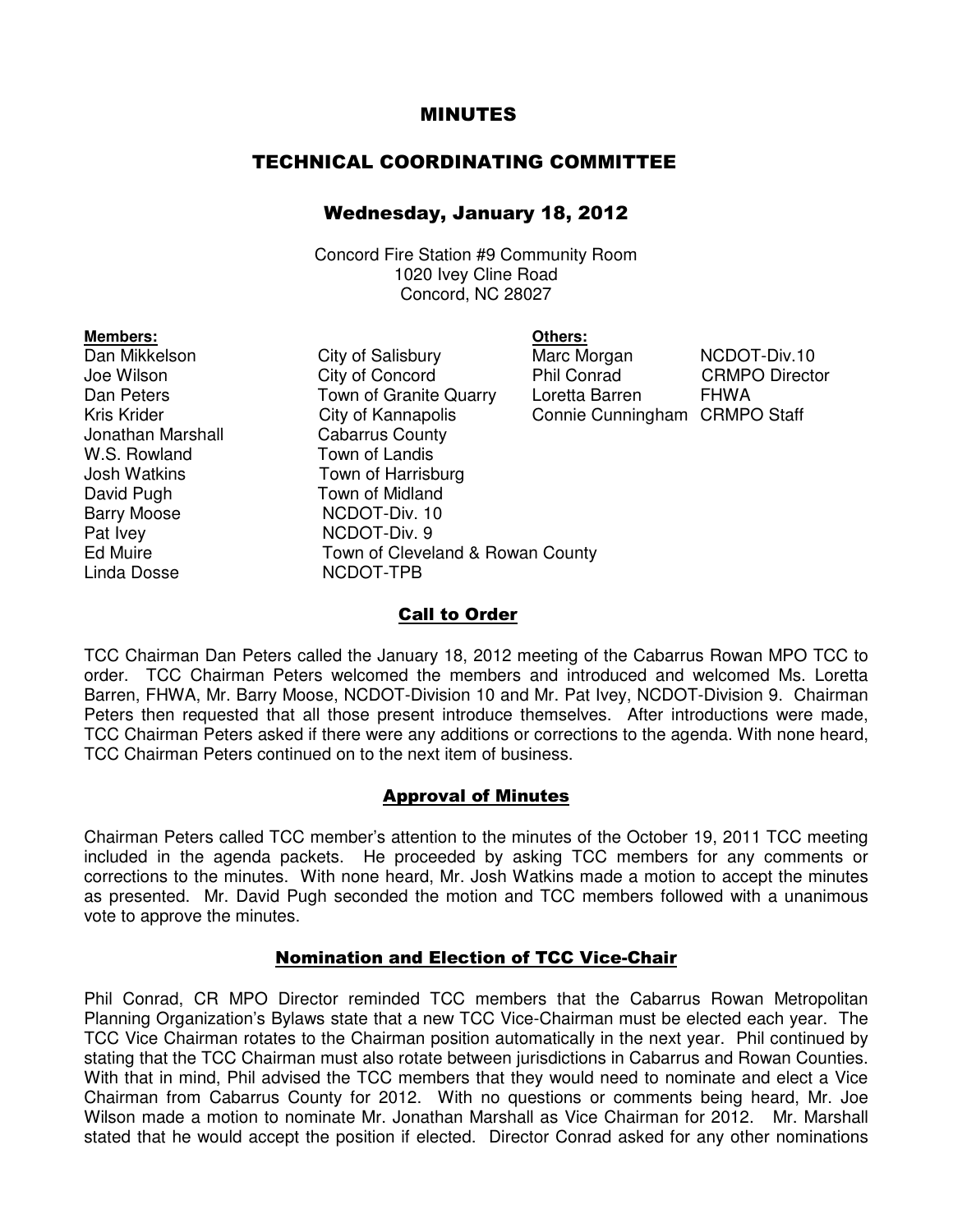from the floor and with none being heard, Mr. Joe Wilson closed the nominations. TCC members voted unanimously to approve Mr. Jonathan Marshall as Vice Chairman for 2012.

# Title VI

MPO Director Phil Conrad reported to TCC members that NCDOT's Office of Civil Rights has informed all of the MPO's in the state for a greater need to comply with Title VI of the Civil Rights Act of 1964. Phil continued by stating that Mr. Shantray Dickens from NCDOT's OCR was scheduled to present at the meeting today, but had to reschedule to the March 2012 meeting due to scheduling conflicts. Phil requested that TCC Chairman Dan Peters table the item until the March meeting. Chairman Peters asked TCC members for any objections and with none heard, tabled this item to the March meeting.

## Draft FY 2012-2013 UPWP

Phil Conrad reminded TCC members that each year, the Cabarrus Rowan MPO is required to prepare and adopt a Unified Planning Work Program (UPWP) which is the MPO"s budget according to state fiscal year 2012-2013. Phil called TCC members attention to Attachment 5A in their packets. Phil stated that the UPWP outlines planning tasks, the responsible agencies for those tasks and the funding sources for regional transportation planning activities to be conducted within the planning area during the next fiscal year. Phil continued by saying that these projects include MPO planning activities untaken by local agencies, the NCDOT and that there is also a line item for Regional Model and LRTP Maintenance. It also Phil continued, includes urbanized area transit related planning activities conducted by the Concord Kannapolis Area Transit System.

Phil went on to review the budget line by line with the TCC members and reported to them that the budget is not due until April 2012 and this is for their review and will be brought back before them before the submittal deadline for their recommendation to TAC. Phil continued by calling TCC members' attention to Attachment 5B a Draft 5 Year Planning Calendar required by NCDOT. Phil stated that CR MPO staff has developed the required calendar in coordination with the UPWP.

# FY 2012-2013 MTIP Amendment #1

Phil informed TCC members that NCDOT is requesting various amendments to the MTIP's from MPO's throughout North Carolina. When the adoption of the amendment to the 2035 Long Range Transportation Plan (LRTP) and recent TIP Conformity approved, the MPO can begin to submit amendments to the MTIP for Federal Highway Administration (FHWA) approval. Phil called TCC members' attention to Attachment 6 in their packets. This draft resolution will modify the MTIP for the following projects; S-5106 – NC Scenic Byways Land Conservation initiative, C-5554 – DENR School Bus Replacement Program, W-5508-Highway System Data Collection, C-4918-Intersection Improvements in Concord, C-4919 McEachern Greenway and Y-5500 a Traffic Separation Study. These amendments Phil stated, have already been made by NCDOT in the State TIP through the NC Board of Transportation. Phil asked for questions or comments.

With no further discussion, Mr. Dan Mikkelson made a motion to recommend to the CR MPO TAC that they endorse and approve Amendment #1 to the FY 2012-2013 MTIP. Mr. Ed Muire seconded the motion and TCC members voted unanimously to approve.

# NC Mobility Fund Project Solicitation

MPO Director Conrad reported to the members that NCDOT has issued a call for Mobility Fund candidate projects and have sent the CR MPO an application to submit projects. The deadline for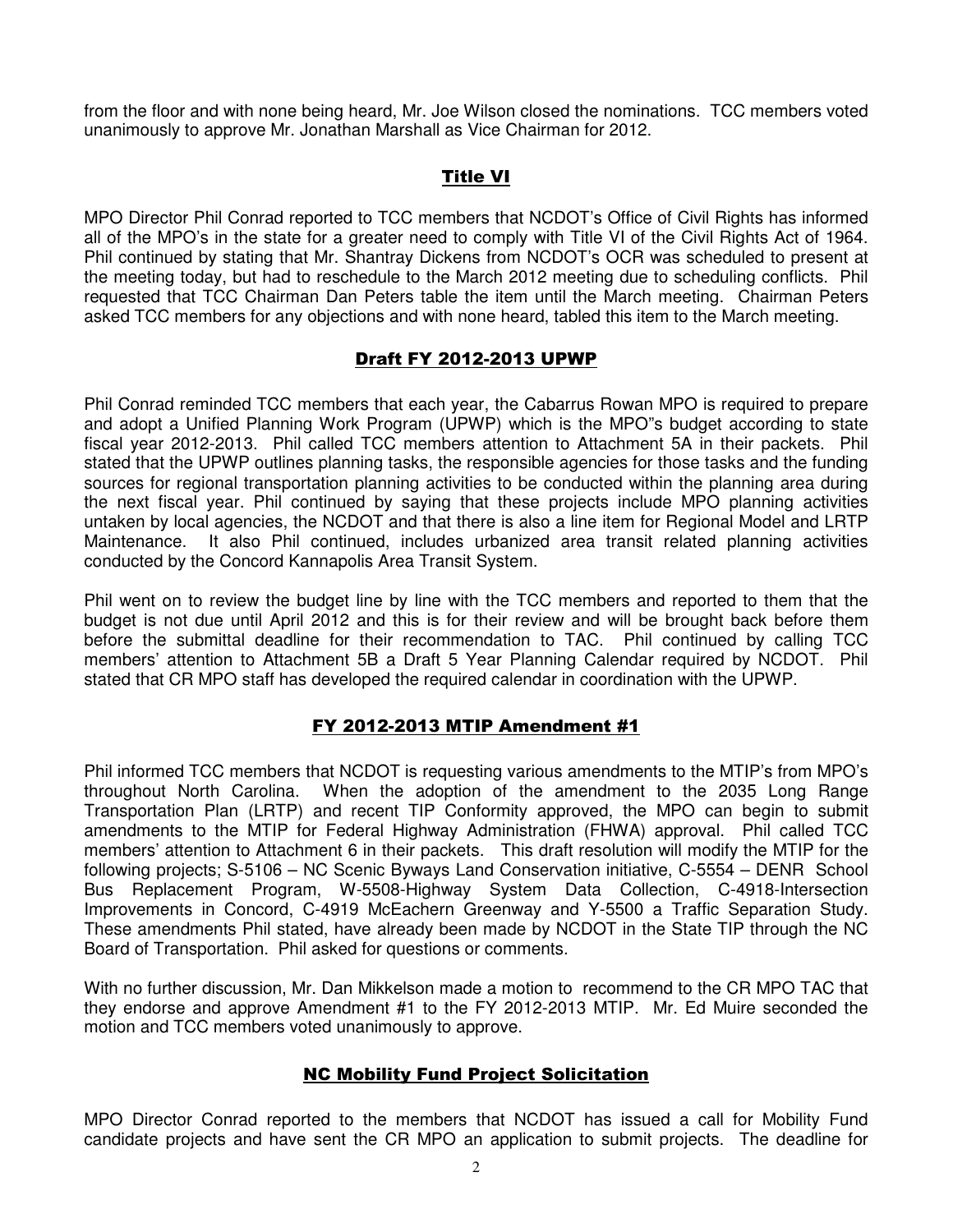project submittals Phil continued, is February 29, 2012 and each organization can submit no more that five candidate projects for review. He went on to say that projects must be on the statewide or regional tier and must also be ready to have funds obligated for construction within the next five years.

Phil called TCC members' attention to Attachment #7 in their packets which was a completed application for project I-3802 or the I-85 Widening Project. Projects that are selected by NCDOT will be funded from unused gap funds and reduction in the amount of money transferred from the Highway Trust fund to the General Fund but will not be subject to the NC Equity Formula. Phil stated, NC legislation designated that the first project to be funded is the I-85 Corridor Improvement Project Phase II in Davidson County.

Phil reviewed the Project Selection Criteria with members that is included in their agenda packets. Mr. Barry Moose, NCDOT Division Engineer for Division 10 and Mr. Pat Ivey, NCDOT Division Engineer for Division 9 informed TCC members that both Divisions are working together to maximize potential for securing a project for the region. Mr. Ivey stated that some rail projects are scoring very highly so it will be very important to maximize the number of points for each submitted project. Mr. Moose reported that candidate projects can also include future HOV lanes. Barry also reported that each Division can use equity money to help with funding selected Mobility projects.

After all discussion, Mr. Joe Wilson made a motion to recommend that the CR MPO TAC consider endorsement of project I-3802, the widening of I-85, as a potential candidate project. Mr. Jonathan Marshall seconded the motion and TCC members voted unanimously to approve.

### New Ozone Standard Non-Attainment Boundary

Phil called TCC member's attention to Attachment #8, a letter included in their packets to the Mayor of Kannapolis, Mr. Bob Misenheimer, from the NC Department of Environment and Natural Resources (DNER) in regard to ozone standard boundaries. The letter Phil reported, states that NCDENR will hold two public meetings in Mecklenburg County to discuss boundary recommendations for the new federal 8 hour ozone standard on January 18, 2012. One was being held in downtown Charlotte during the same time as the CR MPO TCC meeting, and the second one was being held later that evening in Cornelius. Mr. Conrad said he would be attending the second on behalf of the CR MPO.

Phil explained that during the Bush Administration, this new standard was set and that NCDENR is required to propose non-attainment boundaries each time a new standard is promulgated. The Charlotte Region would be the only non-attainment area in the state under this new standard. Phil continued by pointing out that due to violating monitors in Mecklenburg and Rowan Counties, most likely all or part of Cabarrus and Rowan Counties will remain non-attainment. Phil called TCC members attention to four charts in their packets; 1) Population Density by Township, 2) Mecklenburg County ACS Incoming, 3) Metrolina Design Values and 4) NOx Point Sources. After review with TCC member's, Phil did report that NCDNER has indicated a willingness to exempt a few rural townships from the proposed non-attainment boundary based on their low population density.

After all discussions were heard, Mr. Ed Muire made a motion to recommend that TAC endorse townships meeting criteria to be considered for attainment. Mr. Dan Mikkelson seconded the motion. Before a vote could be taken, additional questions came up regarding CMAQ funding for attainment areas. Mr. David Pugh with the Town of Midland related to members that representatives for Midland were currently attending the meeting being held in downtown Charlotte to lobby for Midland to be classified as attainment due to the fact that neighboring Stanley County was already attainment. NCDOT Division Engineers from Division 9 and Division 10 informed Mr. Pugh that those areas designated as attainment could no longer qualify for CMAQ funding and the Town of Midland would lose funding for their current CMAQ funded project.